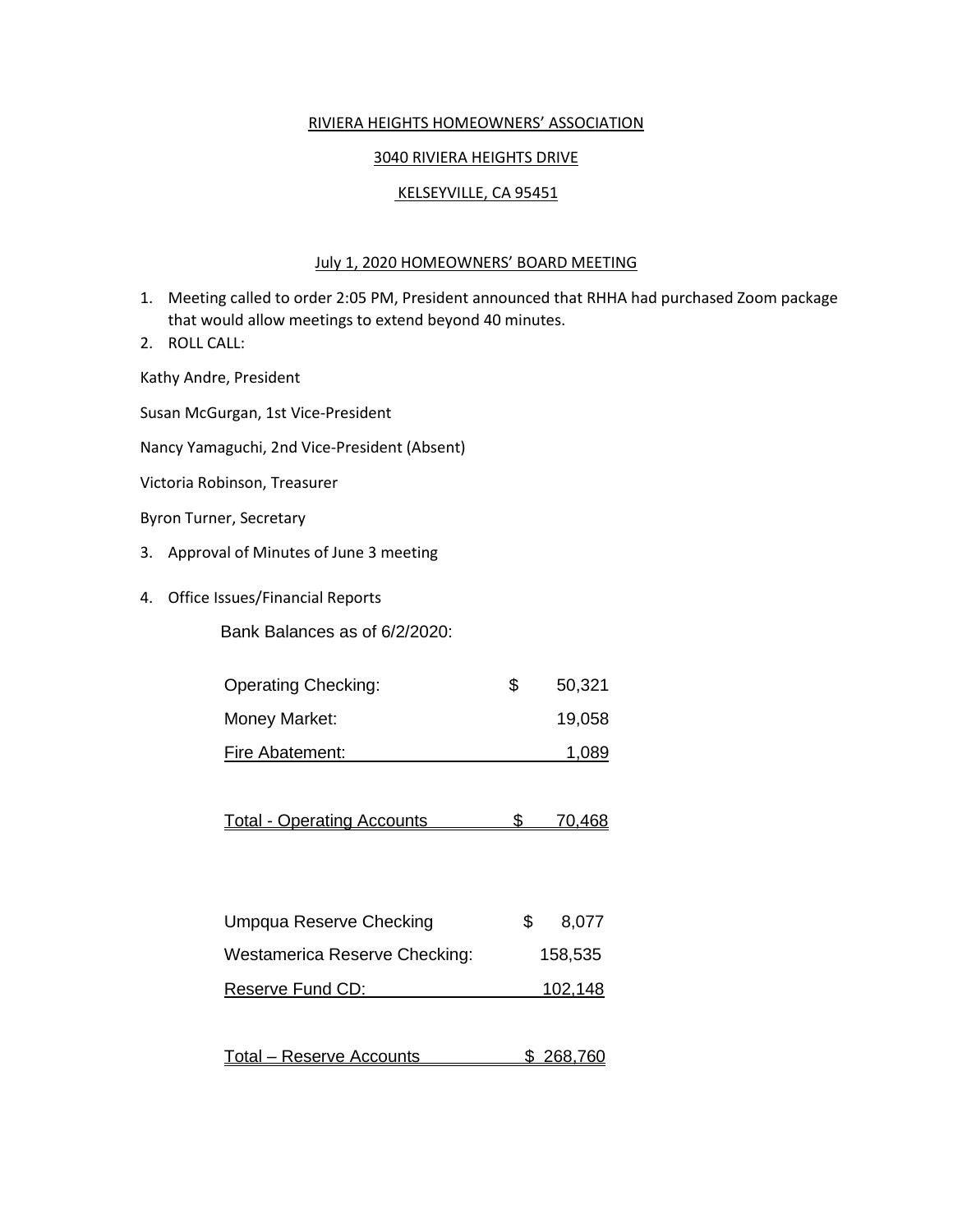Office Staff Announcements: President Andre reported that former Office Manager Jessica Johnson has been promoted to Association Manager, and announced Kathryn Cabreros as the new Office Manager. Also, Sophie Sells would remain on staff.

- A. President announced that the membership Assessment Statements for the 2020- 2021 fiscal year had been mailed to all homeowners.
- B. President announced the transfer of \$24,000 balance to the Reserve Fund, which meets the RHHA 100% fund contribution goal of \$48,000 for the 2019-2020 fiscal year.
- C. Election results: President announced that there were 3 notices of candidacy received for the BOD election, with only 2 homeowners in good standing and therefore qualified to run for election. Accordingly, the election was uncontested and no further election procedures are necessary. Candidates Susan McGurgan and Victoria Robinson, who were running for additional BOD terms, have been reelected and will remain on the Board.

### 5. President's Report

- A. Swimming Pool update: President reported that the swimming pool had passed the required Environmental Health inspections, and that the protocols submitted would need to be followed in order to stay open. President asked for cooperation among residents, and that everyone read the new pool requirements. President reported on some of the required protocols, including mask requirements, identifications, keys, and guests prohibited.
- B. Firewise update: President announced that Jim Comiskey would be returning to assist with community firewise compliance.

Meeting continued to July 8, at 2:00 p.m. due to technical difficulties.

July 8 meeting (continuation of July 1, 2020) called to order at 2:00 p.m.

#### ROLL CALL:

Kathy Andre, President

Susan McGurgan, 1st Vice-President

Nancy Yamaguchi, 2nd Vice-President

Victoria Robinson, Treasurer (Absent)